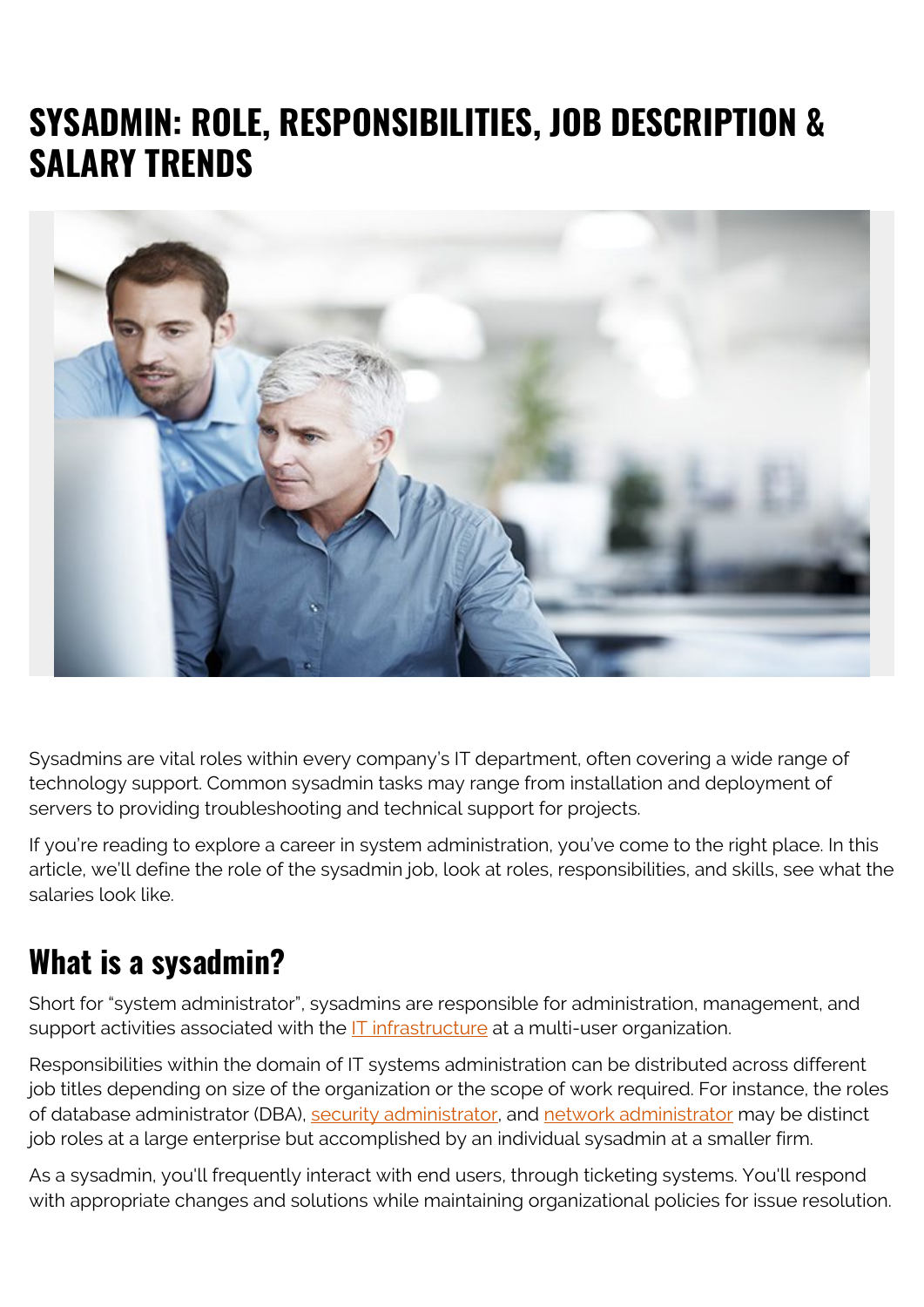

# **Sysadmin role & responsibilities**

The responsibilities of a sysadmin position could include any of the following:

#### **User administration**

The primary responsibility of a sysadmin is to support reliable and effective use of complex IT systems by end users, whether [internal employees or external customers](https://blogs.bmc.com/blogs/internal-vs-external-customers/). Activities range from managing identities and access to providing dedicated technical support to individual users.

As sysadmin, you may be the [first contact point](https://blogs.bmc.com/blogs/first-contact-resolution-for-improved-customer-satisfaction/) within IT departments for users to resolve any techrelated issue.

### **System maintenance**

Sysadmins are responsible for dependable access and availability to IT systems. Sysadmins are therefore required to [troubleshoot and fix issues](https://blogs.bmc.com/blogs/root-cause-analysis/) that compromise system performance or access to an IT service.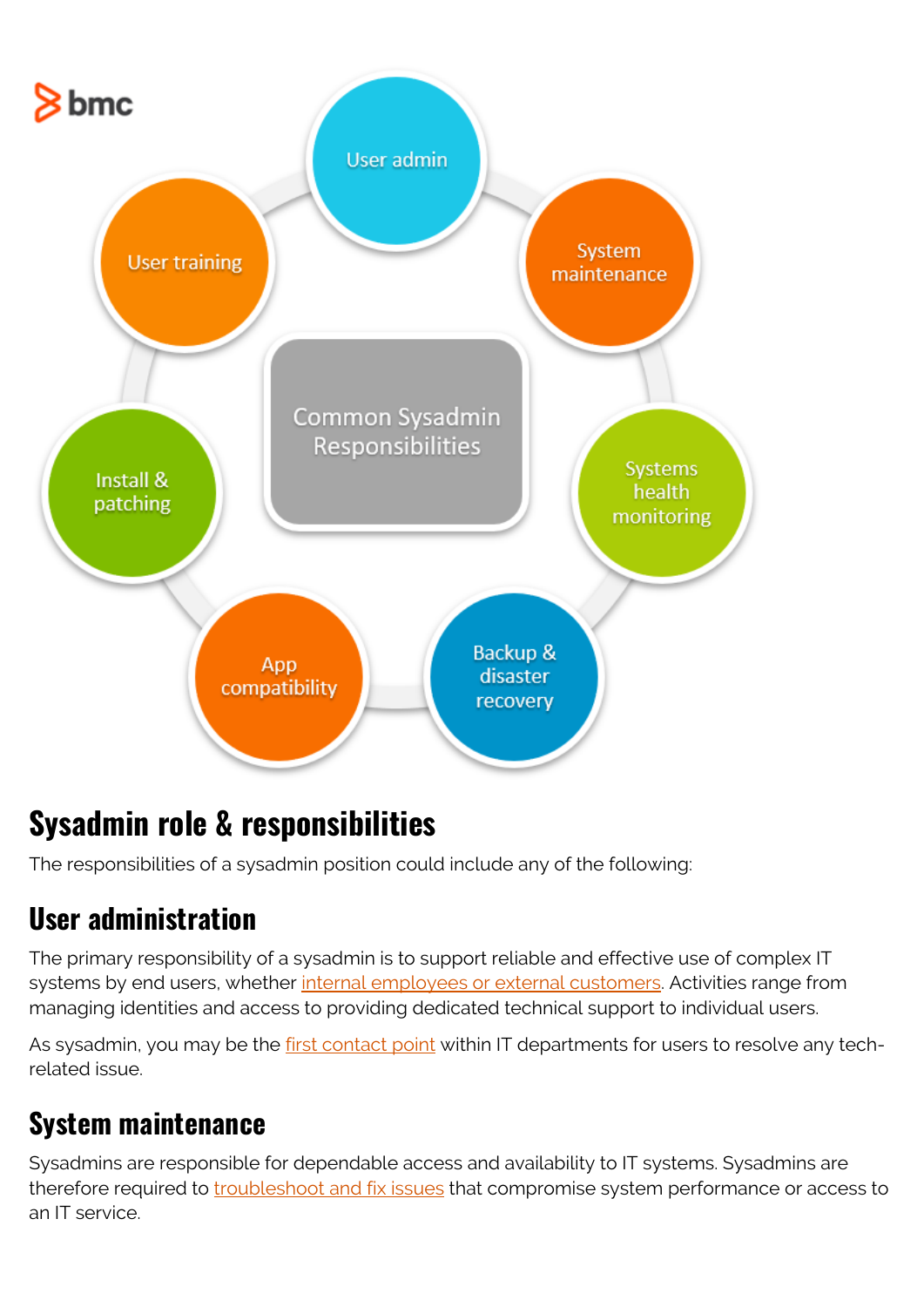This responsibility also involves regular system improvements, such as upgrades based on evolving end-user and business requirements.

#### **Documentation**

Sysadmins are required to maintain records of IT assets usage. To plan for future IT investments and upgrades, you will document:

- End-user requests
- Business requirements
- $\cdot$  IT issues

Documentation also underpins regulatory compliance.

### **System health monitoring**

Most IT issues go unnoticed until the impact reaches end users. Sysadmins therefore monitor system health and identify anomalous network behavior, which may include security-sensitive activities such as unauthorized network access and data transfer.

Advanced technology solutions may be used to accomplish these tasks, supporting the wider IT Security and Operations departments.

#### **Backup & disaster recovery**

Sysadmins implement data backup and [disaster recovery strategies](https://blogs.bmc.com/blogs/cloud-disaster-recovery/) for different IT systems and [SDLC](https://blogs.bmc.com/blogs/sdlc-software-development-lifecycle/) environments. You'll also facilitate end-users in accessing data that may have been deleted or unavailable.

Activities may involve:

- Implementing automated software solutions
- Replacing hardware and software components

#### **Application compatibility**

Sysadmins support [various IT teams](https://blogs.bmc.com/blogs/it-teams/) to ensure that software systems and feature releases are compatible with the IT infrastructure. For example, as sysadmin you may:

- [Testing server load performance](https://blogs.bmc.com/blogs/load-testing-performance-testing-and-stress-testing-explained/)
- Install/upgrade hardware components

#### **Web service administration & configurations**

Sysadmins regularly perform web service administration and configuration management activities, including ensuring that configuration changes are documented and follow organizational policies associated with access and [cybersecurity](https://blogs.bmc.com/blogs/cybersecurity/).

Configuration changes may be applied using **automation** and **configuration** management tools.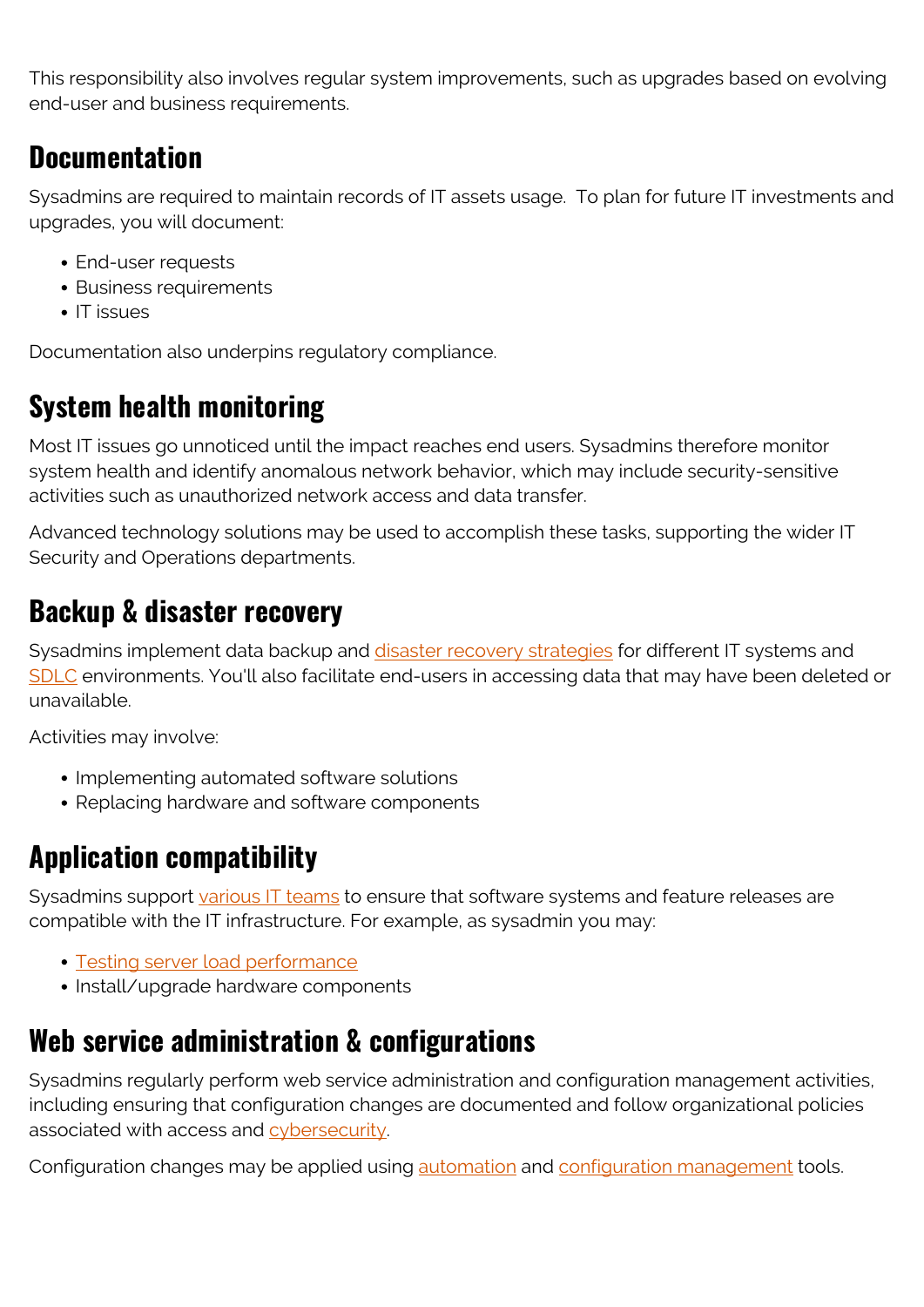### **Network administration**

To maintain network integrity, sysadmins ensure that network interactions follow organizational policies and protocols.

(A background in network engineering may be required to perform mission-critical network administration activities.)

### **Security administration**

Security responsibilities are centered on infrastructure and network security, with activities including:

- [Network monitoring and analysis](https://blogs.bmc.com/blogs/monitoring-logging-tracing/)
- [Identity and access management](https://blogs.bmc.com/blogs/identity-access-management/)
- Maintaining security of hardware components
- [Managing software licensing,](https://blogs.bmc.com/blogs/software-license-management/) updates, and patching

Sysadmins adopting these responsibilities tend to work closely with security specialists and engineers within the organization as well as external consultants.

### **Database administration**

Sysadmins may be responsible for maintaining the integrity, performance, and efficiency of database systems. Database management activities may include migration, design, configuration, installation and security of the organization's data assets. Sysadmins may act as liaison with users to address database related issues, including backup and restoration activities.

### **Installation & patching**

Sysadmins are responsible for managing, troubleshooting, licensing, and updating hardware and software assets. You will ensure that appropriate measures are proactively followed in response to unforeseen issues such as IT downtime or zero-day exploits. Then, you'll documented these activities and follow a strategic approach, per organizational policy.

# **User training**

Usually sysadmins communicate directly with end users to solve technical issues. Sometimes, you may also conduct training programs to bring users up to pace with new software installations or IT system changes.

These training programs may not pertain to specialized engineering tools, but the Web portal and procedures required to access the corporate network and IT services.

# **Common skills for sysadmins**

Sysadmin positions may not require engineering know-how, but a strong background in IT is necessary to perform sysadmin duties. You'll also want to boast effective communication skills, both written and verbal. Here are some common skills needed to be a successful sysadmin:

**Subject matter expertise.** Most organizations employ multiple individuals specializing in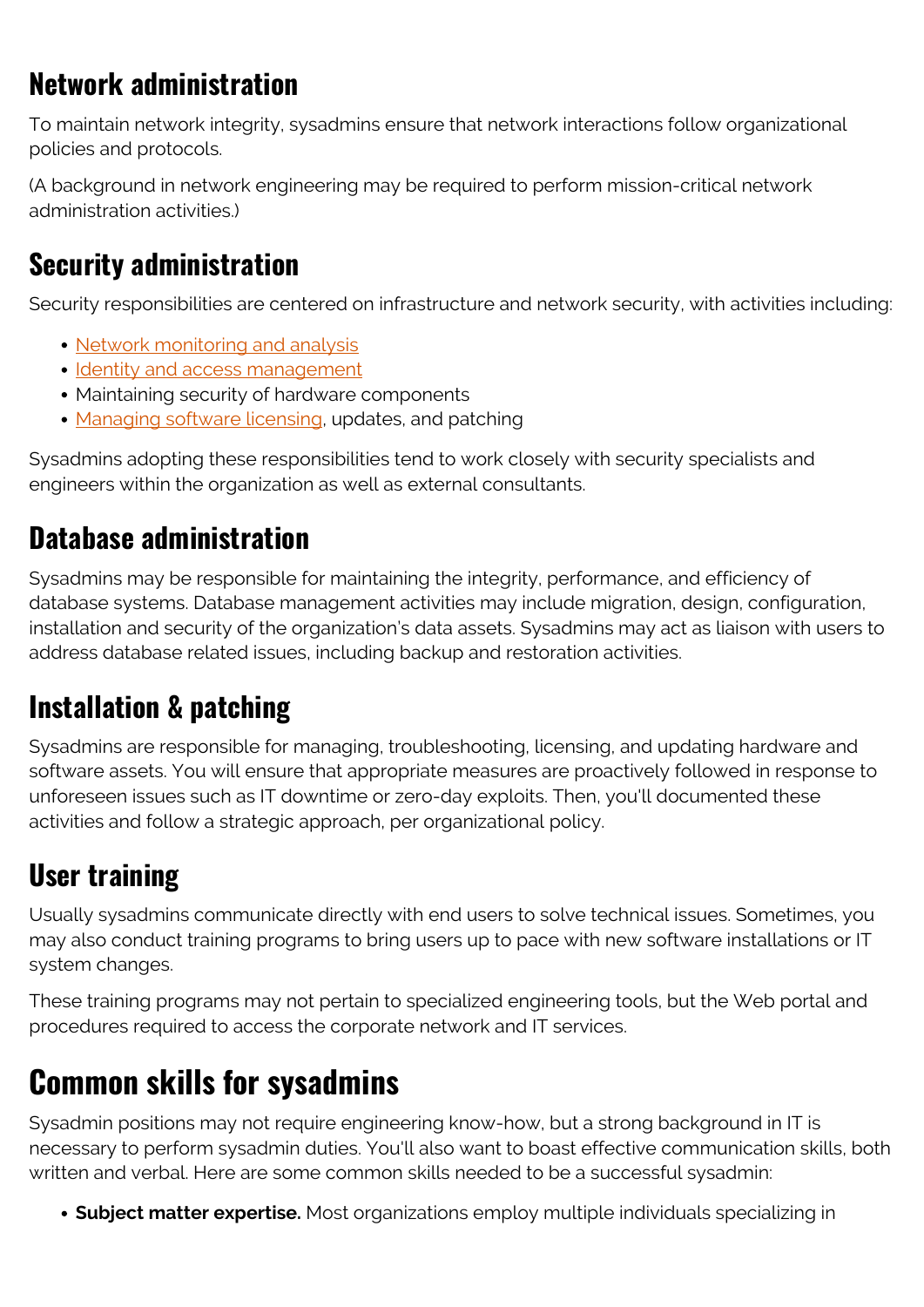specific system administration domains, so you'll want to be an expert in one or more of the following:

- Computer systems
- Networks
- Hardware and software troubleshooting
- Databases
- Web services
- **Problem solving.** You're often the first person called upon to deal with a problem, so troubleshooting and understanding key systems are essential.
- **Strong interpersonal and communication skills,** both written and verbal, as you'll deal with technically-minded employees and non-technical colleagues alike.

Sysadmins in traditional IT departments don't follow development and engineering responsibilities. Most modern organizations following Agile and **DevOps** ITSM frameworks use automation tools, infrastructure automation, and Infrastructure as a Code practices to operate IT systems. These technology solutions and practices have transformed the way infrastructure is managed and provisioned. Therefore, strong background in computer science and programming may be essential for sysadmins to succeed.

# **Sysadmin certifications & education**

System administration is a domain of continuous learning in response to new technology release and adoption trends. Successful sysadmins therefore follow regular certification programs, which yield an average of 7.6% increase in salary.

While a Bachelor's degree in computer science can be helpful, some industry-leading certifications and the right hands-on experience can easily supplant formal academic learning. Here are some top certifications for sysadmins:

- **[Microsoft Windows Server and Desktop certifications](https://www.microsoft.com/en-us/learning/windows-server-training.aspx)**
- [CompTIA Network+ and A+](https://certification.comptia.org/)
- [Unix](https://www.opengroup.org/certifications/unix)
- [Linux](https://training.linuxfoundation.org/certification/)

*(Explore [common entry-level certifications a](https://blogs.bmc.com/blogs/entry-level-it-certifications/)nd [top-paying IT certifications.](https://blogs.bmc.com/blogs/top-paying-it-certifications/))*

# **Sysadmin salary trends**

System Administration is hard work and forms the foundation of every engineering activity in IT-driven enterprises. [RedHat indicates](https://www.redhat.com/sysadmin/salary-income-sysadmin) that sysadmins in the U.S. average:

- An annual salary of \$68,000 at the beginning of their career
- \$81,500 for average experience and job complexity
- **\$115,750 for the most commanding sysadmin positions**

These salaries place the sysadmin position 20th in earning potential in tech-related positions.